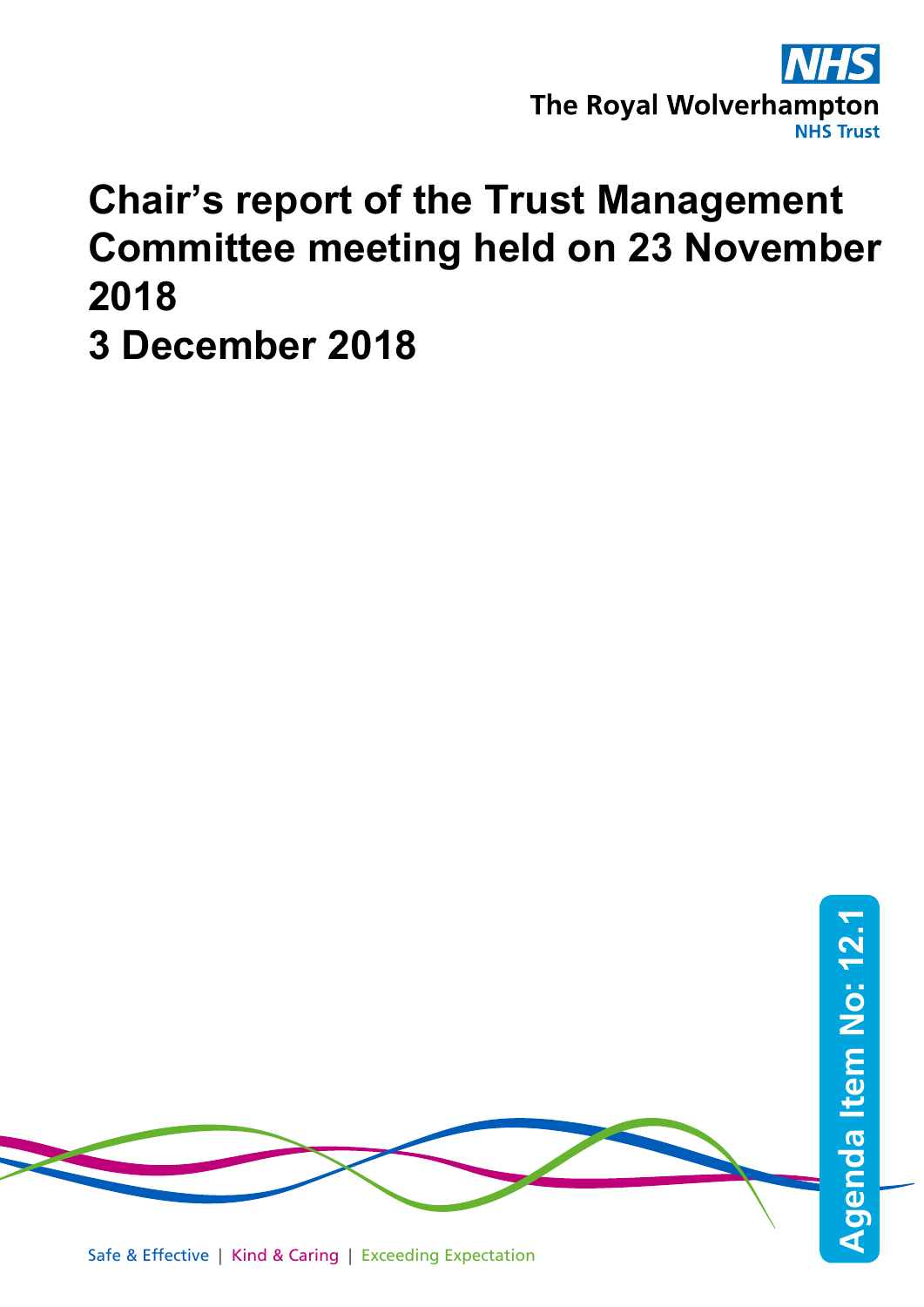The Royal Wolverhampton **NHS Trust** 

**Trust Board Report Meeting Date:** 3 December 2018 **Title:** Chair's report of the TMC held on 23 November 2018 **Executive Summary:** The Chair's report of the most recent Trust Management Committee meeting held on Friday 23 November 2018 **Action Requested: Receive and note For the attention of the Board** Matters discussed and reviewed at the most recent TMC **Author + Contact Details:** Tel 01902 69 Email @nhs.net **Links to Trust Strategic Objectives** 1. Create a culture of compassion, safety and quality 2. Proactively seek opportunities to develop our services 3. To have an effective and well integrated local health and care system that operates efficiently 4. Attract, retain and develop our staff, and improve employee engagement 5. Maintain financial health – Appropriate investment to patient services 6. Be in the top 25% of all key performance indicators **Resource Implications:** As per Agenda Item **Report Data Caveats** The Meeting reviews standard reports that use the previous month's data. This data may be subject to cleansing and revision. **Safe:** patients, staff and the public are protected from abuse and avoidable harm. **Effective:** care, treatment and support achieves good outcomes, helping people maintain quality of life and is based on the best available evidence. **Caring:** staff involve and treat everyone with compassion, kindness, dignity and respect. **Responsive:** services are organised so that they meet people's needs. **Well-led:** the leadership, management and governance of the organisation make sure it's providing high-quality care that's based around individual needs, that it encourages learning and innovation, and that it promotes an open and fair culture. **Equality and Diversity Impact** None identified **Risks: BAF/ TRR** None identified **Public or Private:** Public **Other formal bodies involved:** Directors Meeting, Senior Managers Briefing **References** As per item. **NHS Constitution:**  In determining this matter, the Board should have regard to the Core principles contained in the Constitution of: • Equality of treatment and access to services • High standards of excellence and professionalism Service user preferences Cross community working **Best Value** • Accountability through local influence and scrutiny